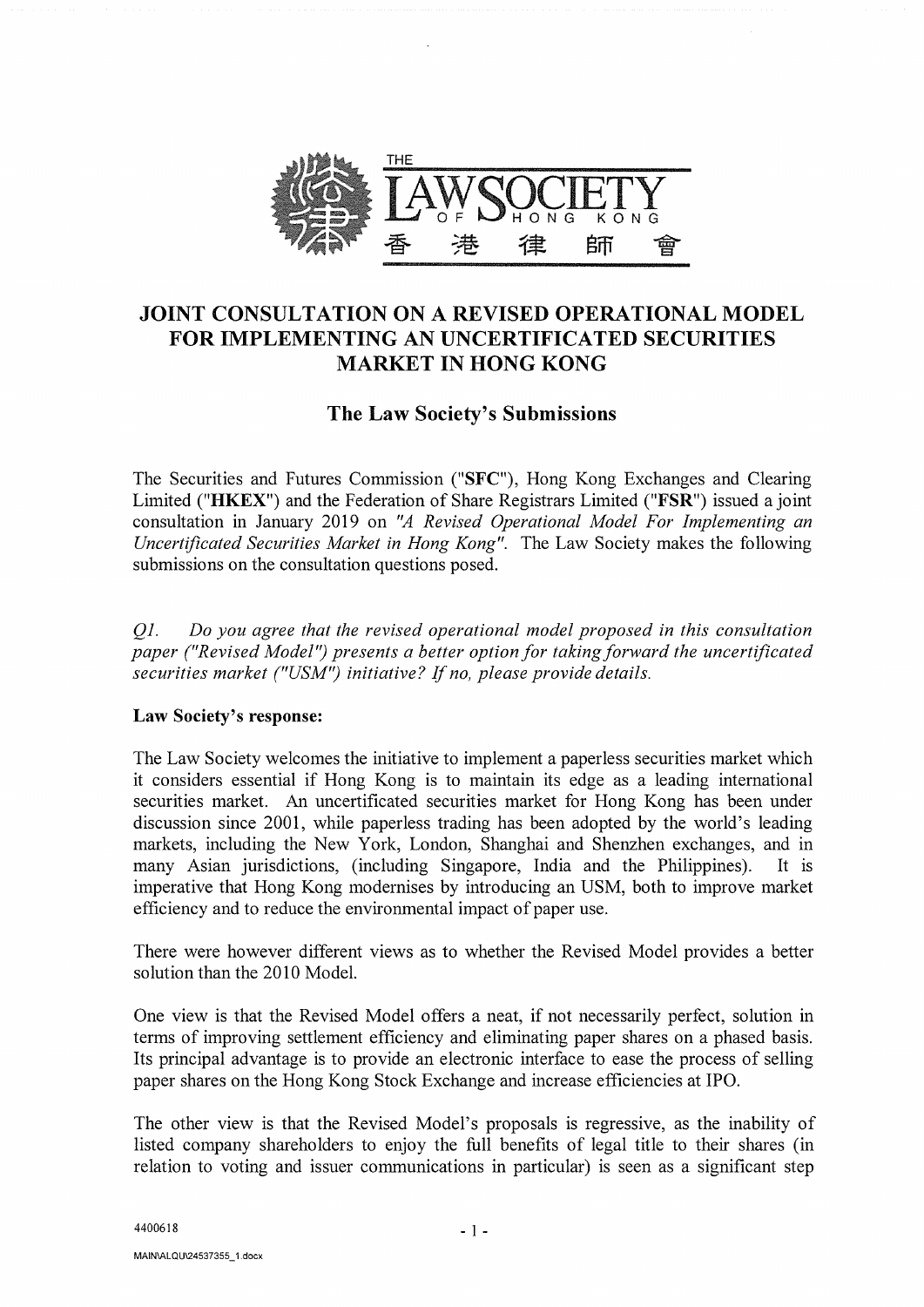back from the 2010 Model, with the consequent continuance of the complex and antiquated arrangements for voting and shareholder communications.

However, the following views are unanimously shared:

- 1. The problem of perpetuating the currently complex and antiquated system whereby beneficial owners are not able to exercise their rights as legal owners of shares deposited in CCASS must be resolved as a matter of urgency.
- 2. While the Consultation Paper acknowledges this problem, it is of concern that there is no timeline to have the problem resolved. We therefore wish to highlight this issue prominently in our response.
- 3. In addition, we also wish to point out that there is a considerable perceptional problem with the Revised Model: unless and until beneficial owners are able to exercise legal ownership rights of shares deposited in CCASS, the Revised Model will continue to fail in showcasing Hong Kong as a modern and innovative market commensurate with its leading position as an international securities market.

*Q2. Do you have any concerns or comments about the key features of the proposed Revised Model? If yes, please provide details.* 

# Law Society's response:

Please see the response to Question 1 above.

Those willing to accept the Revised Model as a step in the right direction raise the need to cancel the antiquated "board lot" system, because once securities are dematerialised, the "board lot" system will become a pointless hindrance to trading. While the other view is that the Revised Model represents a step backwards, the following views are unanimously shared:

- The Consultation Paper notes that the UK model, which allows simultaneous  $\mathbf{1}$ . securities and money settlement throughout the trading day, would require major changes to Hong Kong's systems and regulations, and might not result in funding being made available to all market participants. While these are valid points, they should not be allowed to delay the inevitable implementation of the full-scale changes necessary to provide a fully dematerialised market with legal title for securities holders.
- 2. Non-institutional investors will hold uncertificated securities through an USI account operated by a share registrar. Share registrars will thus take on a far more significant role under the Revised Model since they will effect transfers of, and be responsible for evidencing, legal title to uncertificated listed securities. Accordingly, the latest consultation proposes a more stringent regime for the regulation of share registrars. The fact of the matter is that however stringent the new regulatory regime, it can only ever encourage, not ensure, compliance. This highlights again the urgent need to resolve the problem of enabling beneficial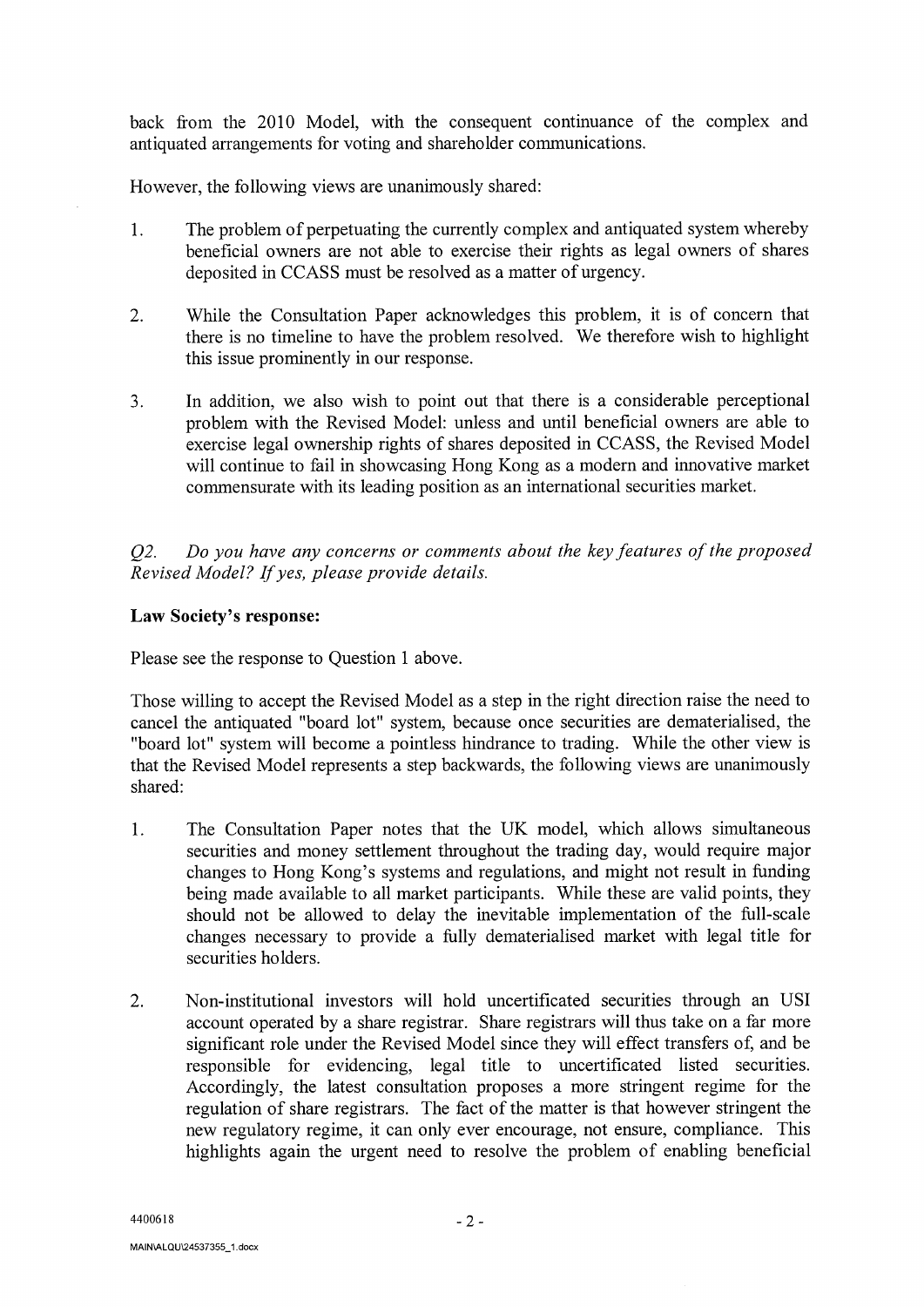owners to exercise legal rights over their shares.

Q3. Do you have any concerns or comments about the key features of the USS account'? If yes, please provide details.

Law Society's response:

No.

Q4. Do you have any concerns or comments about the key features of the USI account<sup>2</sup>? If yes, please provide details.

Law Society's response:

No.

*Q5. Do you have any concerns or comments about our proposal that USS accounts be limited to institutional investors, and USI accounts be available to all investors, including institutional and retail investors? Ifyes, please provide details.* 

# **Law Society's response:**

We appreciate that USS accounts have features that are designed to suit the needs of institutional investors. However, as institutional investors having USS accounts are unlikely to open USI accounts but would have the option to do so, it appears that retail investors should also be able to choose the type of accounts that suits their needs.

*Q6. Do you agree with our expectation that institutional investors that open a USS account are unlikely to open or need to open a USI account as well? If no, please provide details.* 

#### **Law Society's response:**

Subject to any feedbacks from institutional investors on this issue, even if institutional investors having USS accounts are unlikely to open USI accounts as well, we agree that institutional investors should have the option to open both types of accounts.

*Q7. Do you anticipate any difficulties or limitations in opening and managing USS accounts for retail investors? Ifyes, please provide details.* 

an account opened by an institutional investor with a sponsoring CP *(i.e. a clearing participant or a custodian participant in CCASS, or in the HKEX System, as the case may be)* to reflect uncertificated securities registered in the name of the institutional investor.

<sup>&</sup>lt;sup>2</sup> an account opened by an investor with a share register that has been approved by the SFC under the new share registrar regime to reflect an uncertificated securities registered in the name of the investor.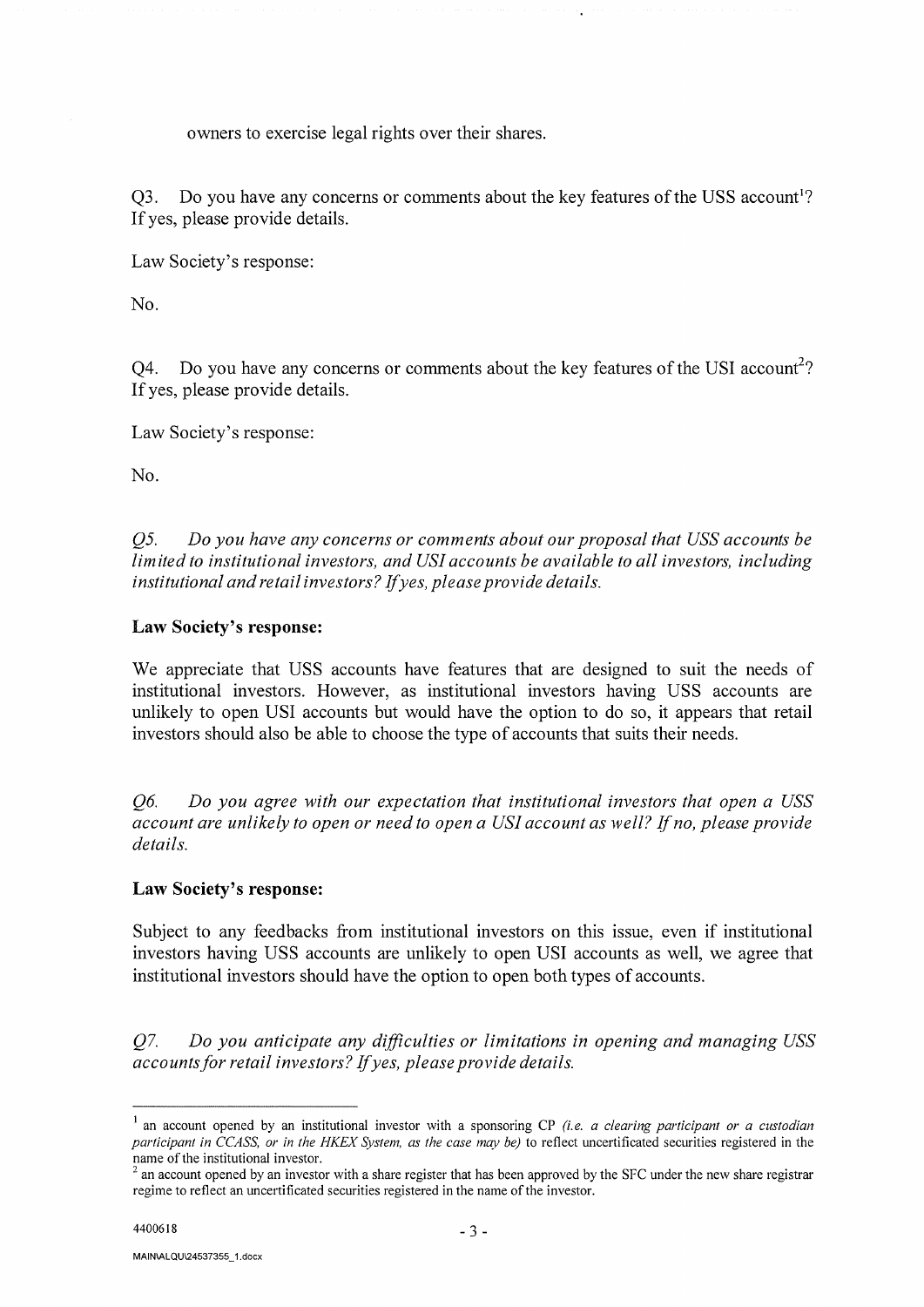# **Law Society's response:**

The costs involved in opening and maintaining USS accounts would likely be higher than those for USI accounts. For their practical needs and cost reasons, retail investors would likely opt to open USI accounts instead of (even if they shall have the option to do so) USS accounts.

*Q8. Do you have any concerns if cash entitlements payable in respect of securities held in an institutional investor's USS account had to be paid to the institutional investor direct, rather than to its sponsoring clearing or custodian participant? If yes, please provide details.* 

# **Law Society's response:**

No.

*Q9. Do you have any concerns or comments about our proposal to require registered securities holders to provide a unique identification number to the issuer? If yes, please provide details.* 

# **Law Society's response:**

No.

*Q10. Do you have any concerns or comments about our proposals on consolidating holdings belonging to the same registered securities holders but calculating securities entitlements separately in the case of USS holders with multiple USS accounts? If yes, please provide details.* 

# **Law Society's response:**

We believe the same treatment of consolidating holdings belonging to the same registered holder for calculating securities entitlements should be applied to the holdings of USS holders as well, as otherwise there might be inequality in allocation of securities entitlements.

*Q11. Do you have any concerns or comments about the proposals for establishing a Common Plaffbrm3across all share registrars? If yes, please provide details.* 

#### **Law Society's response:**

No.

<sup>&</sup>lt;sup>3</sup> a platform the FSR is exploring to build across share registrars, which will be served as a single access point for USI holders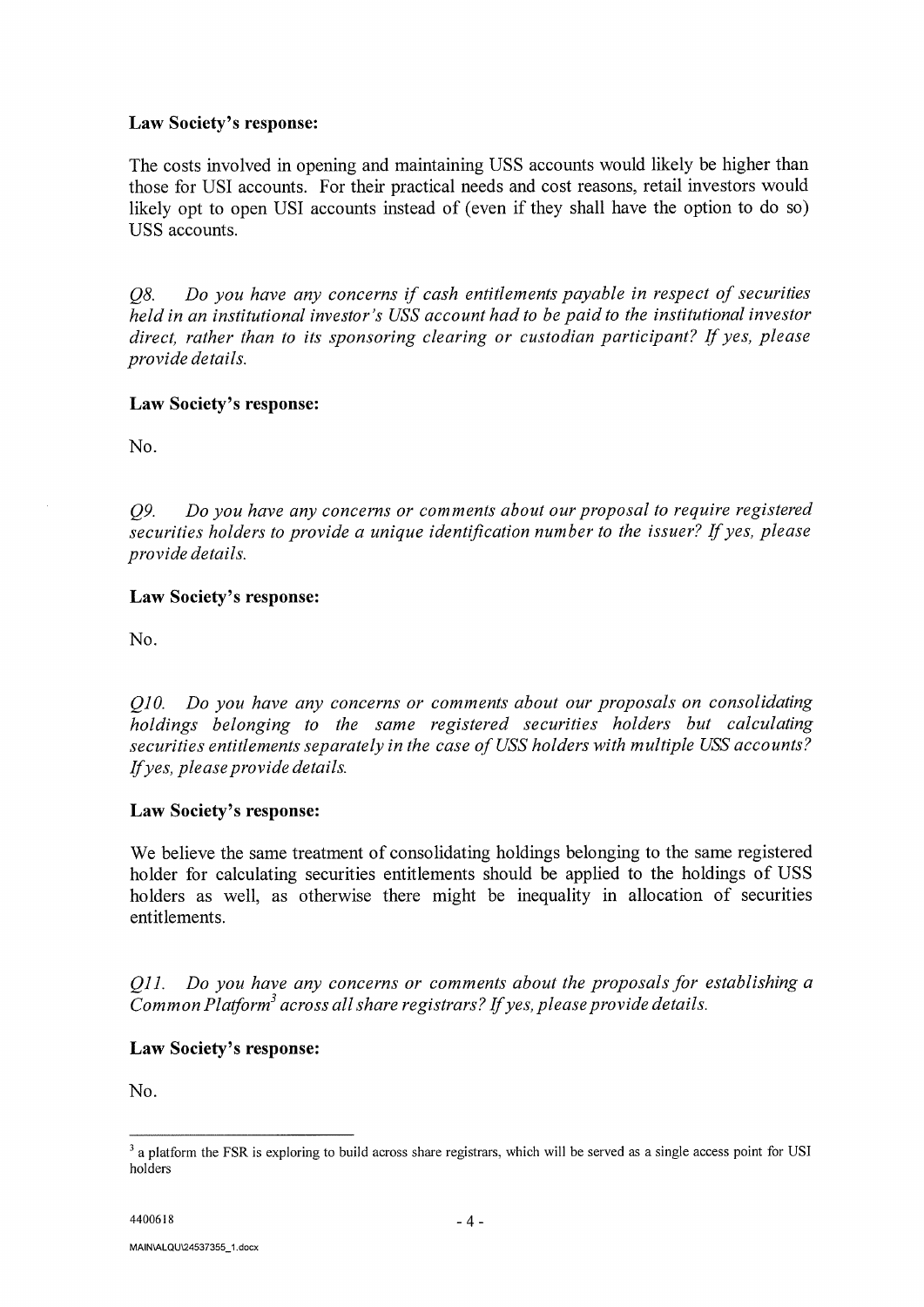*Q12. Do you have any concerns or comments about the proposed process flows for initial public offering ("IPO') applications in respect of securities that are to be credited to a USI account? If yes, please provide details.* 

# Law Society's response:

No.

*Q13. Do you have any concerns or comments about the proposed process flows for IPO applications in respect of securities that are to be credited to a USS account? If yes, please provide details.* 

# Law Society's response:

No.

*Q14. Do you have any concerns or comments about the proposed process flows for effecting transfers to or from HKSCC-NOMS4under the Revised Model? If yes, please provide details.* 

# Law Society's response:

No.

*Q15. Do you have any concerns or comments about the proposed process flows for effecting other transfers under the Revised Model (i.e. between two USI holders, between two USS holders or between a USI and USS holder)? If yes, please provide details.* 

#### Law Society's response:

No.

*Q16. Do you have any concerns or comments about our proposal to offer off-exchange trade settlement and transfer services on half-day trading days? If yes, please provide details.* 

#### Law Society's response:

No.

<sup>4</sup>HKSCC Nominees Limited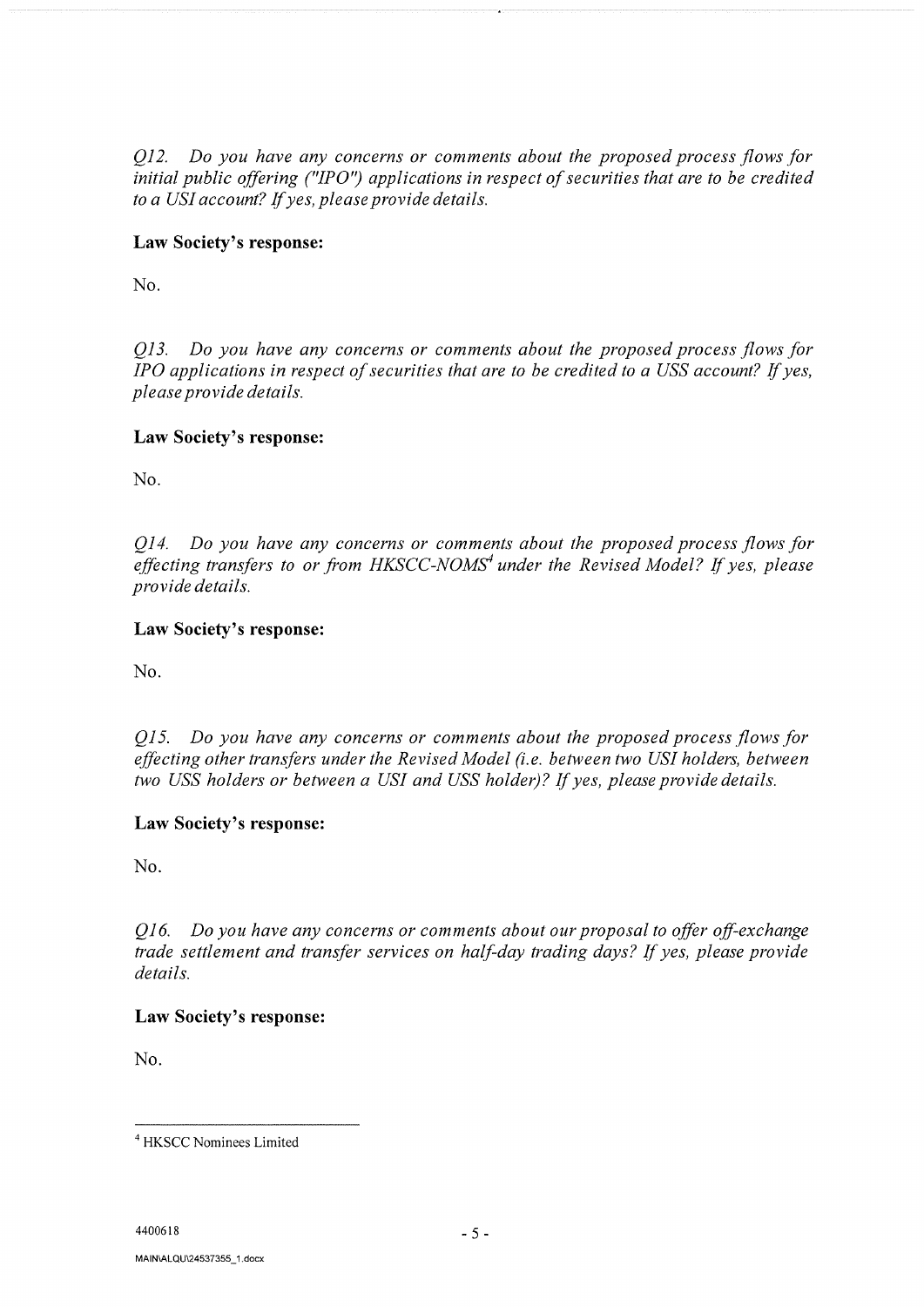*Q17. Do you have any concerns or comments about the proposed process flows for effecting corporate actions in respect of holdings in a USI account? If yes, please provide details.* 

# **Law Society's response:**

No.

*Q18. Do you have any concerns or comments about the proposed process flows for effecting corporate actions in respect of holdings in a USS account? If yes, please provide details.* 

# **Law Society's response:**

No.

*Q19. Do you have any concerns or comments about including SFC-authorized listed funds within the USM initiative at an early stage? In particular, do you perceive any difficulties in doing so? If yes, please provide details.* 

# **Law Society's response:**

No.

*Q20. Do you have any concerns or comments about including rights issues, subscription warrants and depositary receipts within the USM initiative at an early stage? If yes, please provide details.* 

# **Law Society's response:**

Rights issues are common equity fund raising activities of listed companies. For companies whose shares are brought within the USM initiative, their rights issues should be brought within the USM initiative at the same time.

*Q21. Do you have any views as to whether the USM initiative should be extended to cover other products, in particular callable bull bear contracts ("CBBCs") and derivative warrants ( " DWs")? If yes, please provide details.* 

# **Law Society's response:**

In principle, we believe the USM initiative should cover all types of listed products. However, in terms of priority, products which investors are not allowed to hold in their own names could be brought within the USM initiative at a later stage.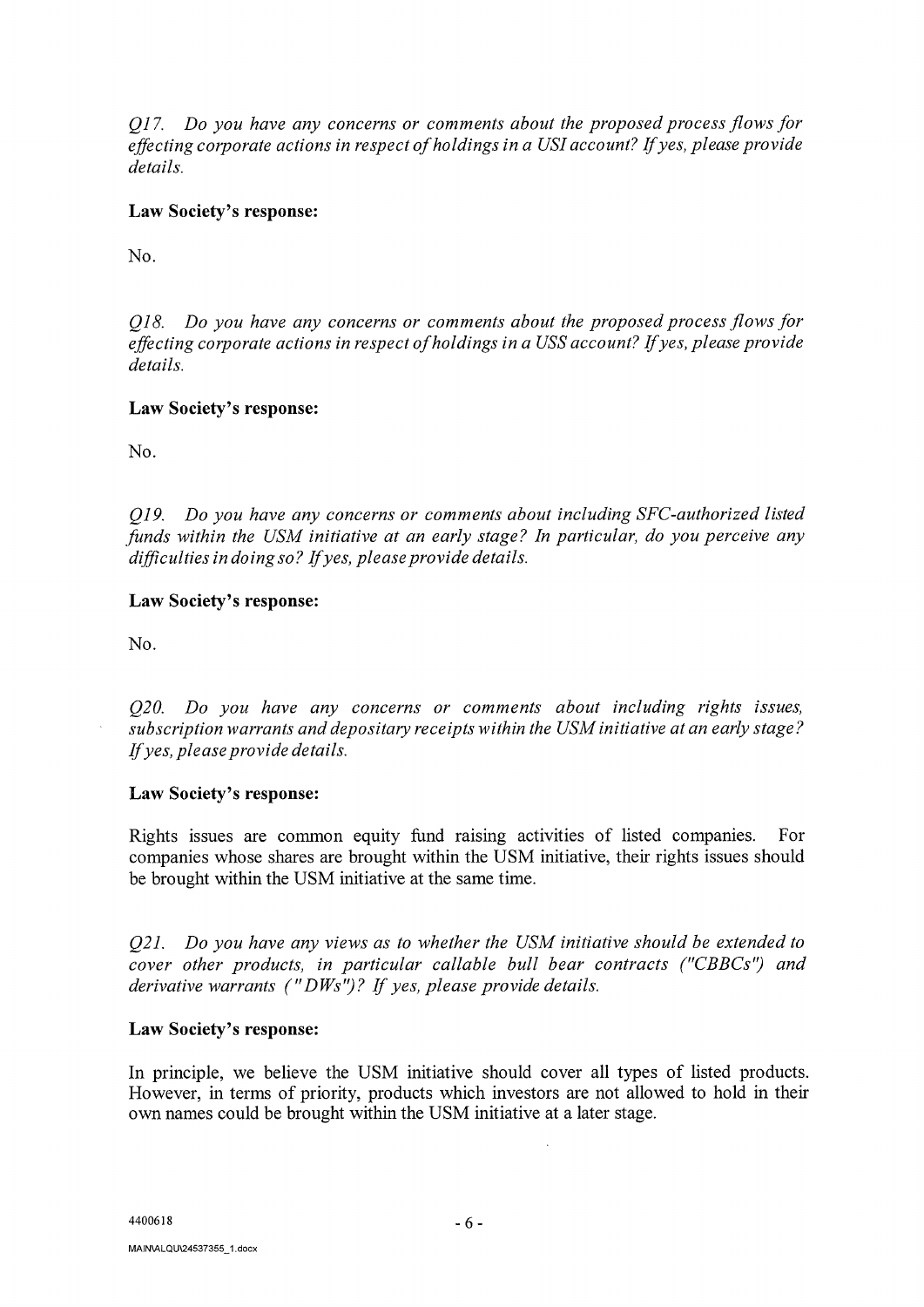*Q22. Noting the general market consensus that Hong Kong should move to a USM regime, do you agree with the general approach for moving the market to full dematerialization? If no, please provide details.* 

# **Law Society's response:**

Please see the responses to Questions 1 and 2 above.

*Q23. Do you have any concerns or comments about our proposals for requiring paperless IPOs only? If yes, please provide details.* 

# **Law Society's response:**

No. This should be a necessary step if the USM regime is to be implemented.

*Q24. Do you have any concerns or comments about our proposal that there should be no option to rematerialize securities that are already in uncertificated form? If yes, please provide details.* 

#### **Law Society's response:**

No.

*Q25. Do you have any concerns or comments about our proposals for dematerializing securities that are held in the new HKEX System? If yes, please provide details.* 

# **Law Society's response:**

Sufficient advance notice should be given prior to each dematerialization exercise. The length of the notice period should duly take into account the time required for the intermediaries to notify the beneficial owners of shares and for such beneficial owners to give instructions to the intermediaries to make the necessary arrangements for withdrawing their shares from the HKEX System (if they wish to hold them in certificated form) or opening a USI or USS account if they wish to hold their shares in uncertificated form in their own names.

*Q26. Do you have any concerns or comments about our proposal to cease the parallel trading arrangement for securities held within the new HKEX System that have already been dematerialized? If yes, please provide details.* 

#### **Law Society's response:**

No.